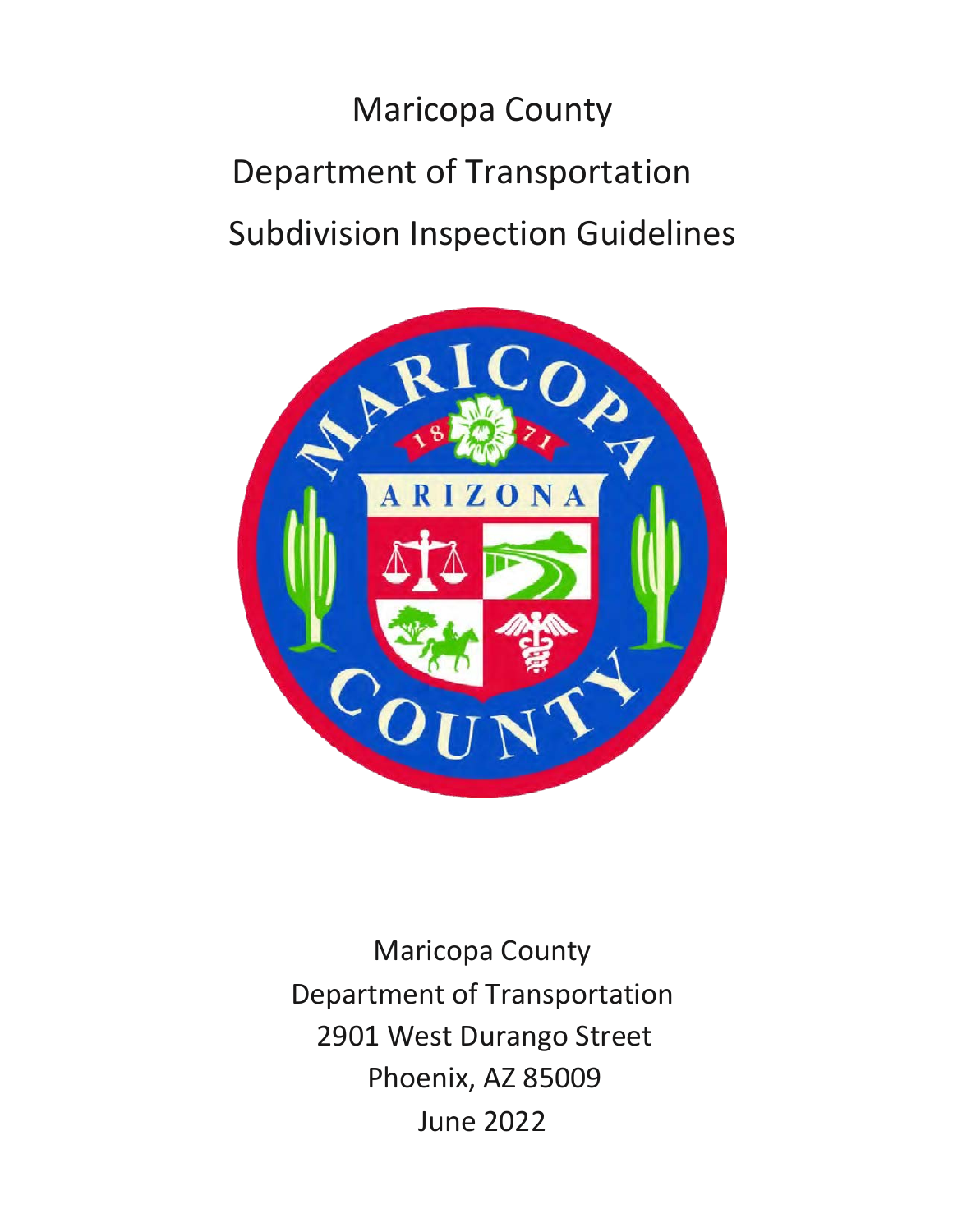

# Table of Contents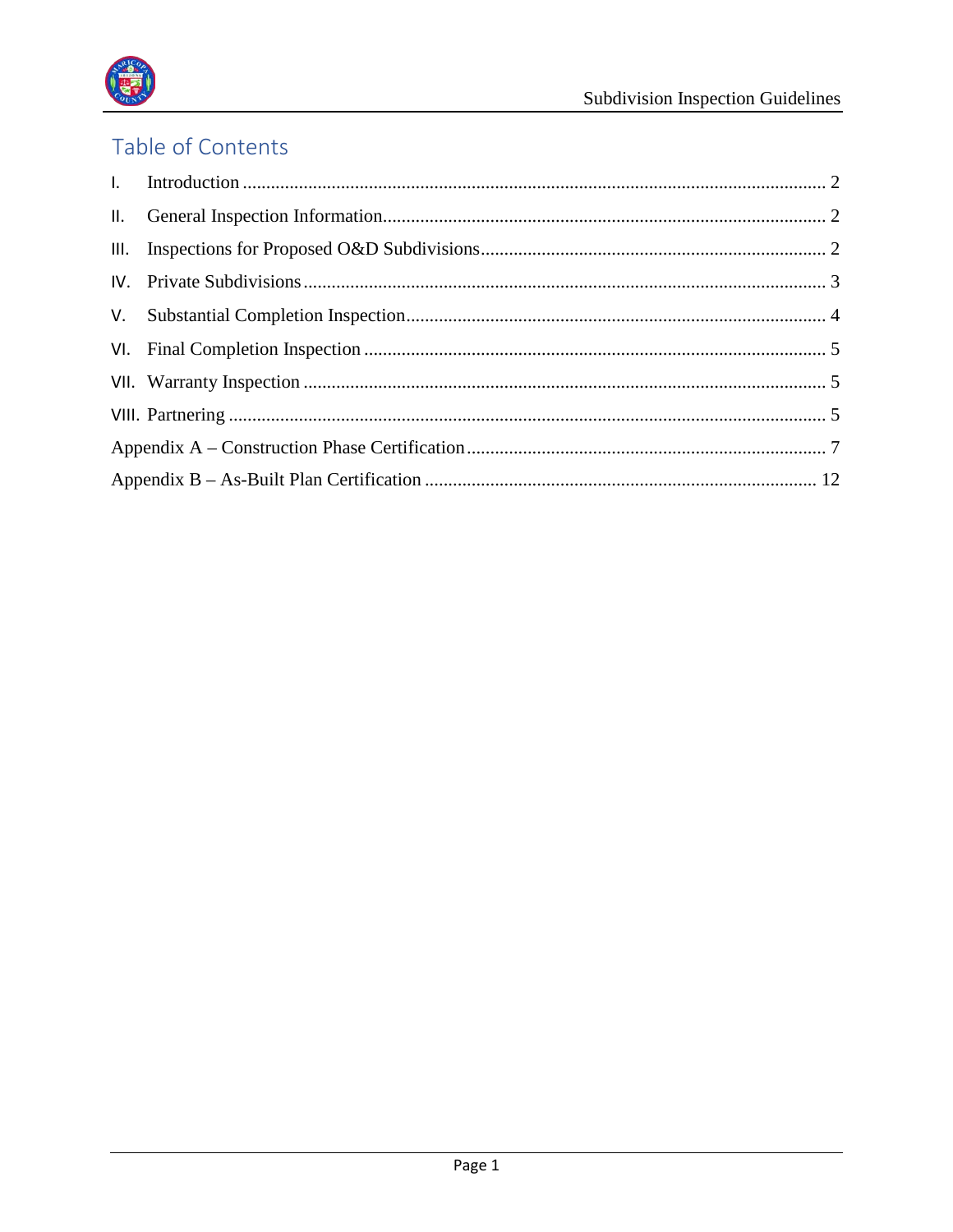

# <span id="page-2-0"></span>**I. Introduction**

This guideline was prepared to compliment the Maricopa County Right-of-Way Ordinance. This guideline addresses the inspection requirements for subdivision assets to be open and declared (O&D) or turned over to the Maricopa County Department of Transportation (MCDOT) as well as private subdivisions.

## <span id="page-2-1"></span>**II. General Inspection Information**

For all subdivision work the Engineer of Record (EOR) shall provide continuous inspections as outlined in the Ordinance. MCDOT will provide general engineering inspections necessary to determine if the work is in accordance with the permit. Any deficiencies noted during a general inspection will be reported to the EOR. If a recommendation for corrective action is required from the EOR, corrective action for that item shall not begin until MCDOT has approved the recommended corrective measures.

MCDOT will participate in the inspection and acceptance of the roadway prior to paving. Specifically, MCDOT will participate in the string line and proof rolling of the aggregate base course prior to paving. The inspections shall be scheduled with the assigned MCDOT inspector. The subgrade and aggregate base compaction tests shall be submitted prior to proof rolling and string lining the grade. For asphalt paving operations the permittee shall hold a paving pre-activity meeting a minimum of 1 week prior to paving. At this meeting the following items shall be addressed and discussed:

- a) Pavement verification
- b) Certification of subgrade with test reports
- c) Certification of aggregate base with test reports
- d) EOR shall inspect the curb and gutter prior to AC paving.
- e) Proof rolling
- f) String line
- g) Asphalt mix design
- h) Paving schedule

All subgrade and aggregate base certifications, material test reports, pavement verifications, and mix designs shall be submitted and approved a minimum of 24 hours prior to paving asphalt or placing concrete material. All material sampling and testing, and sampling and testing frequencies, shall be in accordance with the Maricopa Association of Governments Uniform Standard Specifications and Details for Public Works Construction as modified by the Maricopa County Department of Transportation Supplement (MCDOT Supplement to MAG), MCDOT Sampling and Testing Guide, and the MCDOT Roadway Design Manual.

#### <span id="page-2-2"></span>**III. Inspections for Proposed O&D Subdivisions**

In addition to the regular routine inspections MCDOT requires the following inspections:

- a) Substantial Completion
- b) Final Inspection
- c) Warranty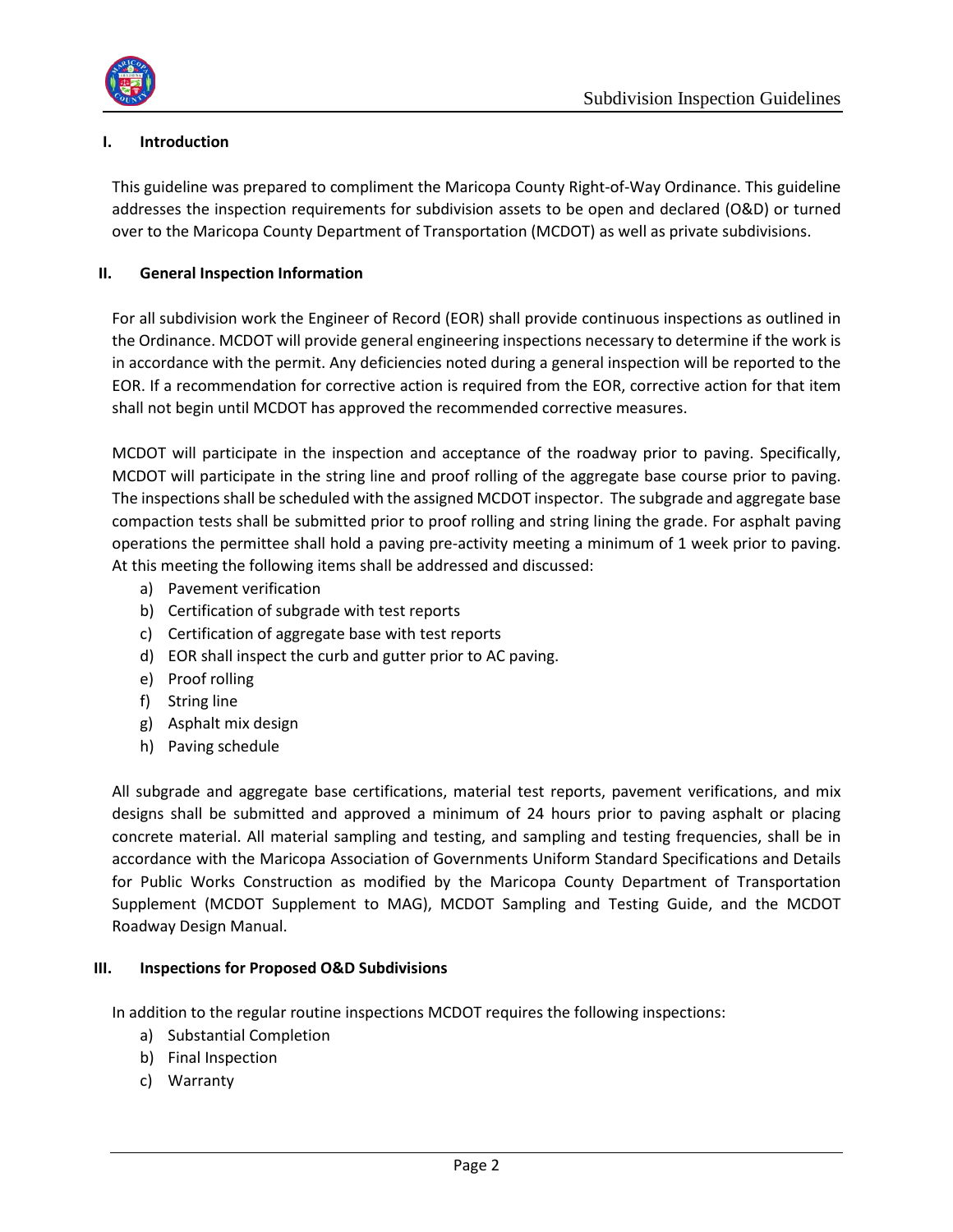

As the subdivision construction advances and each phase of construction is complete the EOR shall complete the phase certification outlined in Appendix A and submit a signed copy to MCDOT.

When all phase certifications have been completed and the subdivision roads are complete with all appropriate curb and gutter, signing, striping, drainage, and landscaping, the permittee may request a substantial completion inspection. A substantial completion inspection will be conducted per the guidelines outlined in this manual.

The permittee shall notify the MCDOT inspector with a minimum of 2 weeks advance notice to schedule a substantial completion inspection. Substantial completion inspections will be scheduled depending on availability. Prior to the substantial completion inspection with MCDOT the EOR shall conduct their own substantial completion inspection. The EOR shall note any deficiencies and create a punch list of items needing correction. The EOR shall submit this punch list to the permittee. The permittee shall share this punch list with MCDOT prior to scheduling the substantial completion inspection.

At the substantial completion inspection, deficiencies noted by the County will result in a punch list of items needing correction. If there are no structural deficiencies that need to be corrected and all punch list items are superficial corrections, then MCDOT will make a recommendation to Maricopa County Planning & Development that the roads are substantially complete and ready to open for traffic. All structural deficiencies and punch list items requiring a recommendation by the EOR shall be corrected before a recommendation of substantial completion can be issued. Superficial punch list items can be carried over to the final inspection punch list at the discretion of MCDOT.

Upon buildout of all homes and completion of the building permit for the subdivision or parcel under permit, the permittee will request a final completion inspection. At the final completion inspection, deficiencies noted by the County will be added to the punch list. Final completion will not be issued until all punch list items are corrected to the satisfaction of MCDOT. Upon issuing the final completion letter and posting a warranty bond the construction bond will be released and the project will begin the oneyear warranty period.

The Engineer of Record (EOR) shall attend the substantial and final completion inspections. If the EOR is unable to attend, they will designate in writing a representative for the inspections. If the EOR or representative is not present for the inspections, the inspections shall be rescheduled. In addition to the EOR and County, the permittee, developer, owner, and contractors should attend the substantial and final completion inspections as well.

The 1-year warranty period will begin with the issuance of Final Completion and the posting of the warranty bond.

#### <span id="page-3-0"></span>**IV. Private Subdivisions**

Private subdivisions constructed in the County will be designed and constructed to the County Standards, the approved plans, and in accordance with the County Subdivision Regulations. An Engineer of Record (EOR) shall provide continuous inspection for all work performed. MCDOT will provide engineering inspections necessary to determine if the work is in accordance with the approved plans. The permittee shall be responsible for all inspection cost including County inspection costs and fees. As the subdivision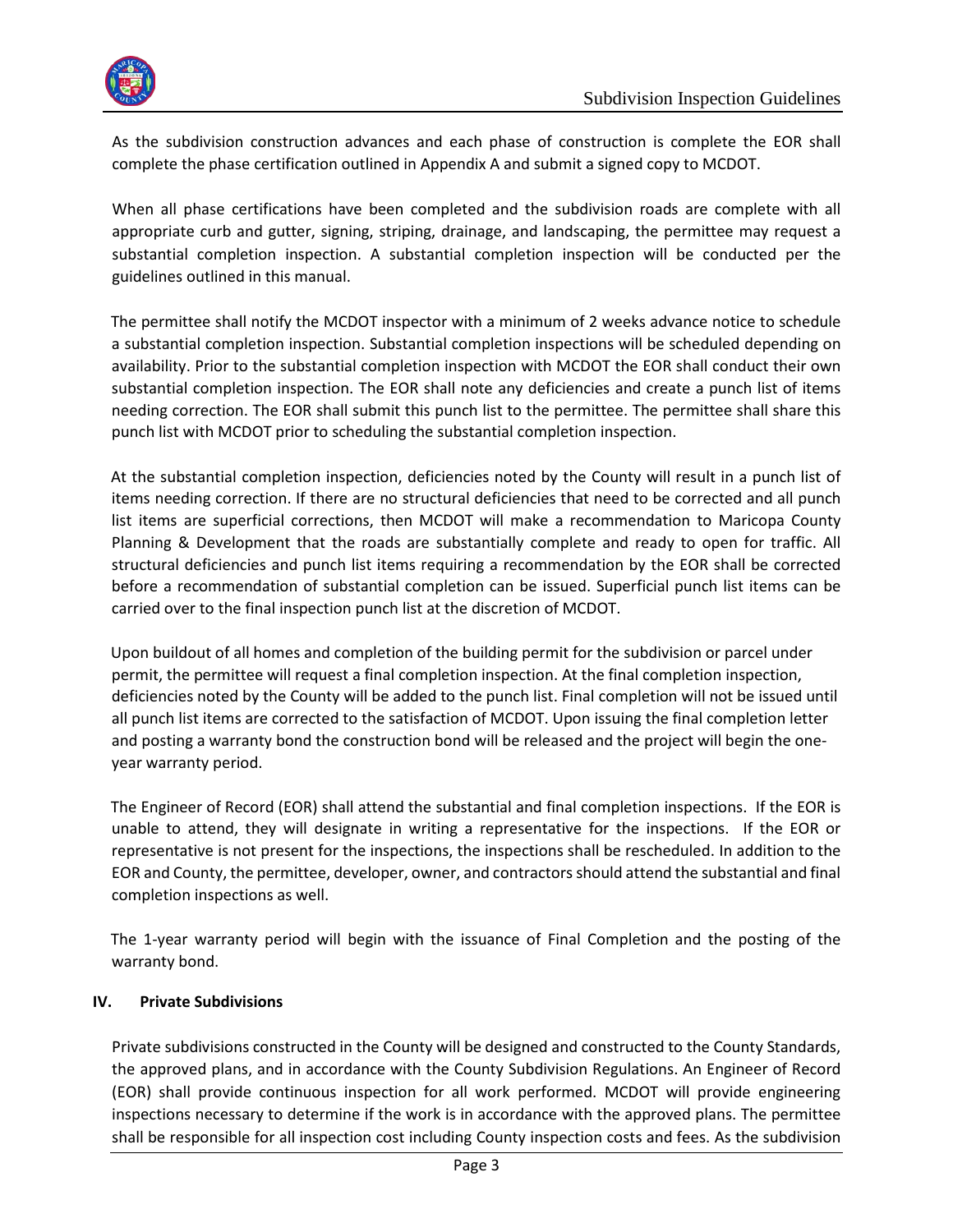

construction advances and each phase of construction is complete the EOR shall complete the phase certification outlined in Appendix A and submit a signed copy to MCDOT.

When all phase certifications have been completed and the subdivision roads are complete with all appropriate curb and gutter, signing, striping, drainage, and landscaping the permittee may request a substantial completion inspection. A substantial completion inspection will be conducted per the guidelines outlined in this manual.

The permittee shall notify the MCDOT inspector with a minimum of 2 weeks advance notice to schedule a substantial completion inspection. Substantial completion inspections will be scheduled depending on availability. Prior to the substantial completion inspection with MCDOT the EOR shall conduct their own substantial completion inspection. The EOR shall note any deficiencies and create a punch list of items needing correction. The EOR shall submit this punch list to the permittee. The permittee shall share this punch list with MCDOT prior to scheduling the substantial completion inspection.

At the substantial completion inspection, deficiencies noted by the County will result in a punch list of items needing correction. If there are no structural deficiencies that need to be corrected and all punch list items are superficial corrections, then MCDOT will make a recommendation to Maricopa County Planning & Development that the roads are ready to open for traffic. All punch list items shall be corrected and certified as-built plans submitted before a recommendation for MCDOT substantial completion can be made. After issuance of MCDOT substantial completion, subsequent repair of all deficiencies and damage will be the responsibility of the permittee and homeowner's association.

A final completion inspection and warranty inspection are not required. The closeout of the MCDOT inspection portion of the building permit will begin upon issuance of substantial completion.

#### <span id="page-4-0"></span>**V. Substantial Completion Inspection**

When the work under the permit has been completed and is ready for inspection the permittee can request a substantial completion inspection. Work will not be considered ready for inspection until all drainage items, grading, and backfill are complete. The area behind curbs shall be backfilled to one (1) inch below top of curb, compacted and neatly dressed to a maximum 4:1 slope within the Right-of-Way. Dumpsters shall be removed from the roadway and sidewalks, and the pavement, curbs and sidewalks shall be swept clean of all dirt and debris. The following items shall be submitted prior to scheduling the substantial completion inspection.

- a. EOR phase certifications
- b. EOR certified materials test reports for all phases of construction
- c. Final letter of certification from Engineer of Record
- d. Drainage Clearance letter from Planning and Development
- e. Letter of final acceptance from owning utility company for underground utilities (wet only).
- f. EOR shall certify as-built plans in accordance with Appendix B and provide 3 copies of the certified as-built plans
- g. 1 electronic copy of as-built plans in latest version of Micro-station
- h. 8 ½"x11" Final Plat/MOD (3 copies)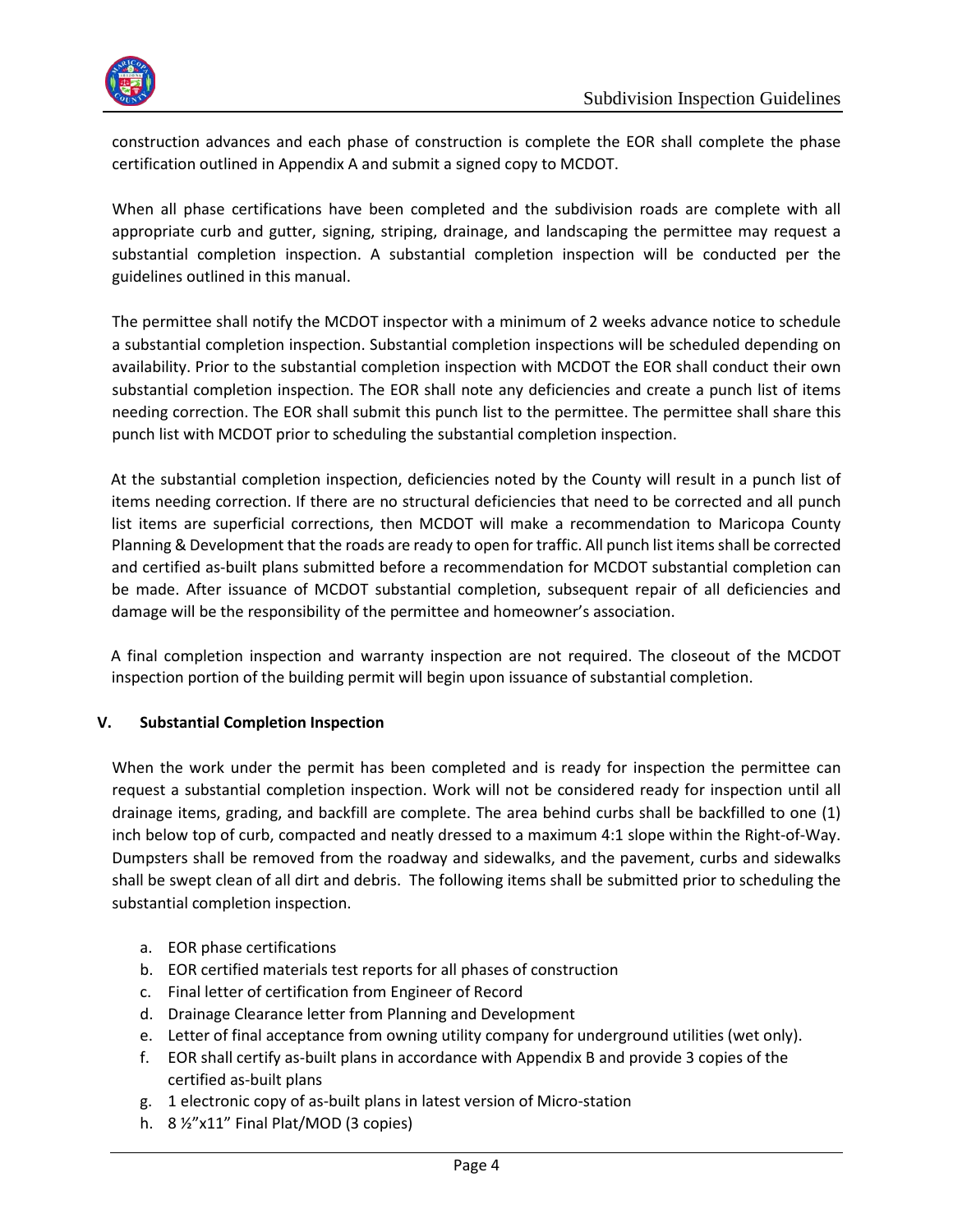

The substantial completion inspection will include the inspection of all permitted work and a drainage flow test. The day of the inspection a water truck shall apply water to the streets one hour before start time of the inspection. Any corrected drainage items will require a retest where a water truck floods the area for visual inspection.

## <span id="page-5-0"></span>**VI. Final Completion Inspection**

Upon buildout of the subdivision and completion of all construction related work a final inspection will be conducted. The permittee shall schedule the final inspection with the MCDOT inspector assigned to the project. Prior to the final completion inspection with MCDOT, the EOR shall conduct their own final completion inspection. The EOR shall note any deficiencies and create a punch list of items needing correction. The EOR shall submit this punch list to the permittee. The permittee shall share this punch list with MCDOT prior to scheduling the final completion inspection.

Final inspection will include a drainage flow test. The day of the inspection a water truck shall apply water to the streets one hour before start time of the inspection. If no deficiencies are noted, then MCDOT will issue a final acceptance letter. If deficiencies are found during the inspection a final punch list will be created. Before MCDOT can issue final acceptance all items from both the substantial completion and final punch lists shall be completed and signed off by the EOR.

Once all punch list items have been completed and the EOR has signed off on the completion of the punch lists, MCDOT will do a final walk through to inspect the completion of the punch list items. If no remaining items require correction and the punch lists are complete, then MCDOT will issue a final acceptance letter. Upon issuing the final completion letter and posting a warranty bond the construction bond will be released and the project will begin the one-year warranty period.

#### <span id="page-5-1"></span>**VII. Warranty Inspection**

The Permittee shall schedule a warranty inspection 90 days prior to the end of the warranty period. At this time the project will be inspected. At the warranty inspection, deficiencies noted by the County will result in a punch list of items needing correction. If no deficiencies are encountered, the warranty bond will be returned. If deficiencies are encountered, these deficiencies shall be corrected within the warranty period before the bond is returned.

#### <span id="page-5-2"></span>**VIII. Partnering**

The County values and believes in its Partnering Program. The Partnering Program is designed to build the foundation of a cohesive partnership with MCDOT, developers, contractors, subcontractors and suppliers through identifying outcomes, setting goals and resolving disputes. This is accomplished through all project team members being committed to: building relationships upon mutual trust and teamwork; establishing and keeping open lines of communication; performing their best on the job; being open minded to new best practices; empowering employees to solve issues at the lowest level; and maintaining cooperative working relationships to meet project goals. If an issue arises that cannot be resolved at the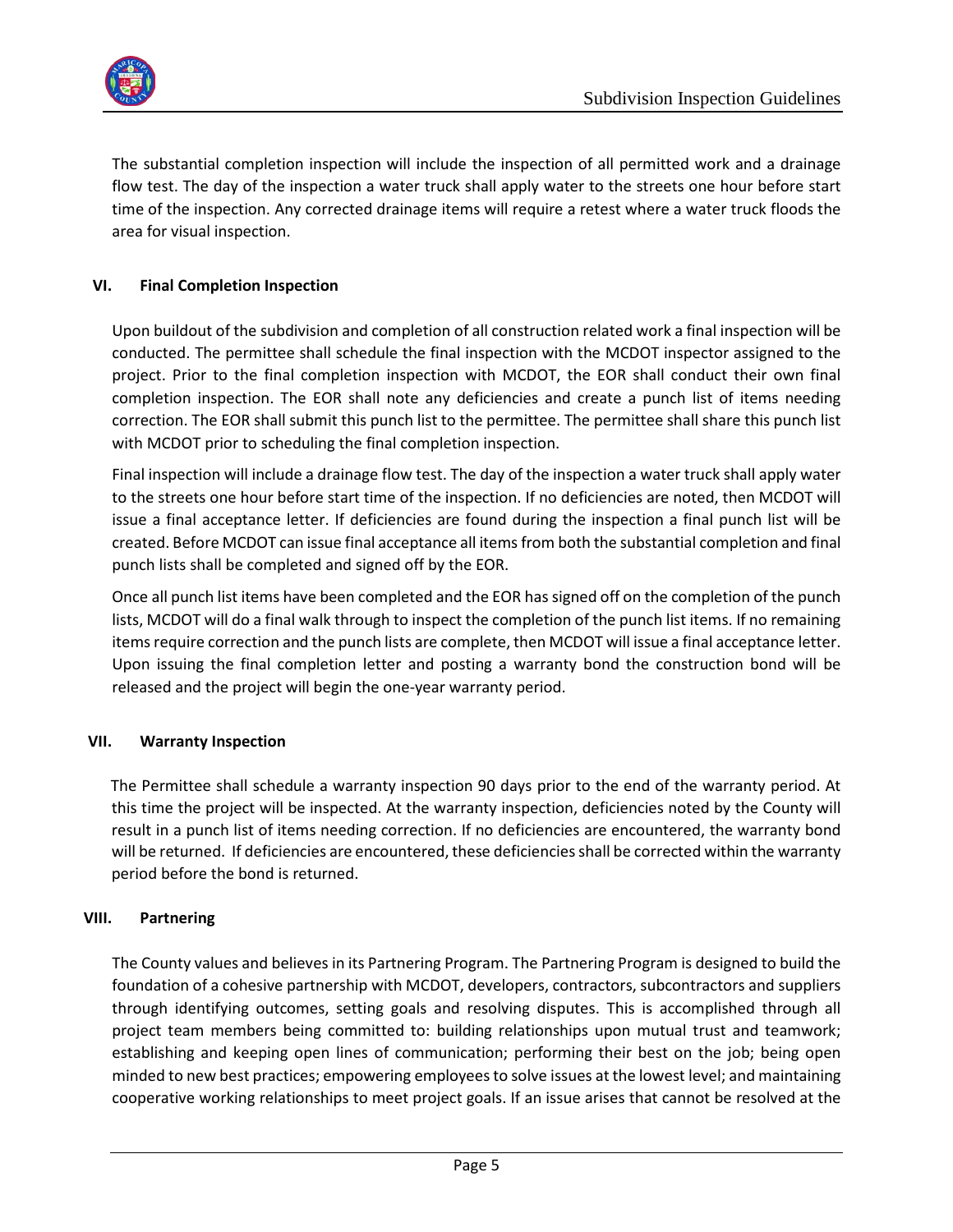

lowest level it is encouraged to be escalated through the proper chain of command for resolution. The MCDOT chain of command is show below.

| Level I   | Inspector                    |
|-----------|------------------------------|
| Level II  | Permit Inspection Supervisor |
| Level III | Permits Branch Manager       |
| Level IV  | <b>Division Manager</b>      |
| Level V   | Deputy Director/Director     |

Escalations shall follow the established chain of command shown. An issue will not be accorded a particular level of review unless the dispute has been reviewed at the preceding level.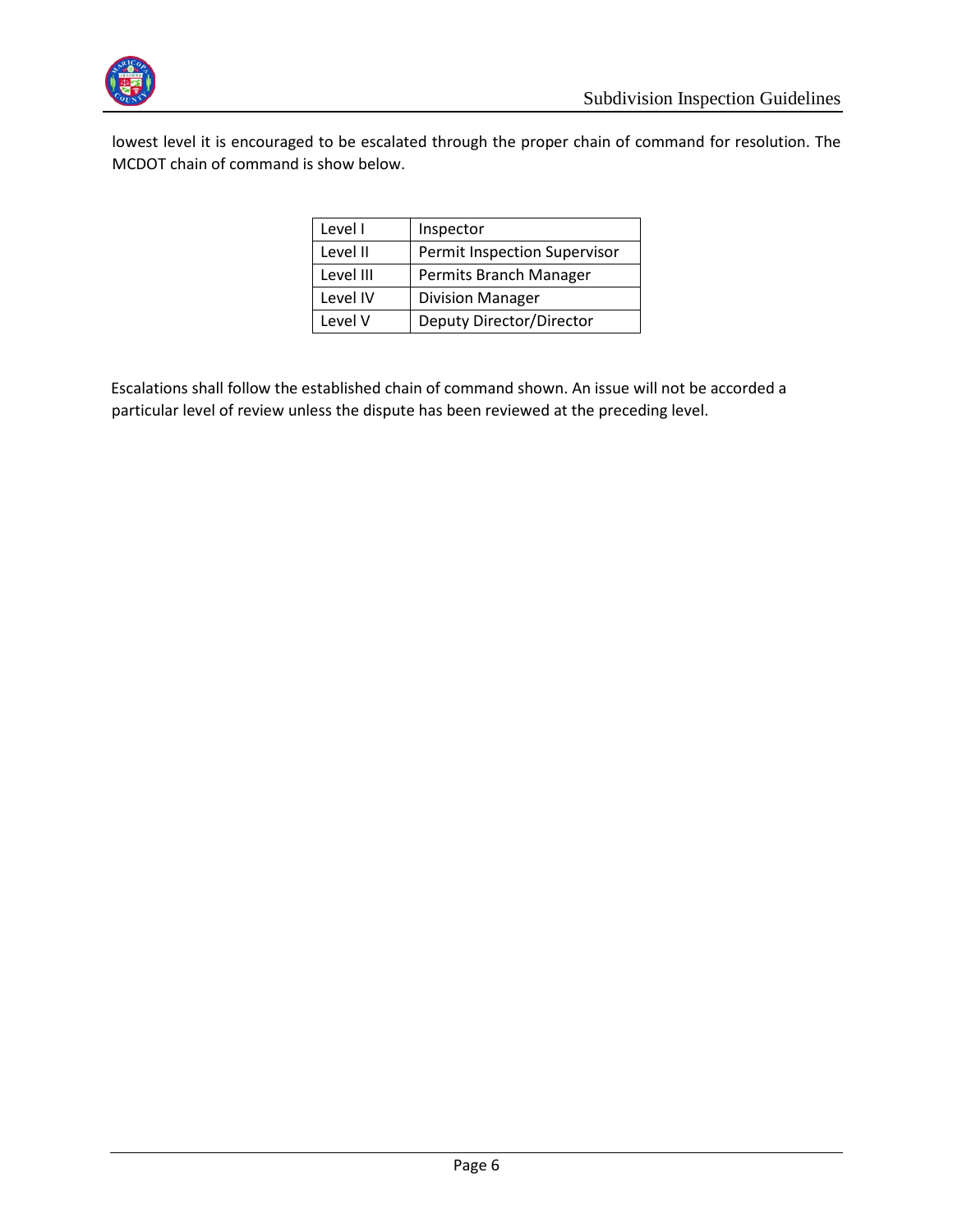

# <span id="page-7-0"></span>**Appendix A – Construction Phase Certification**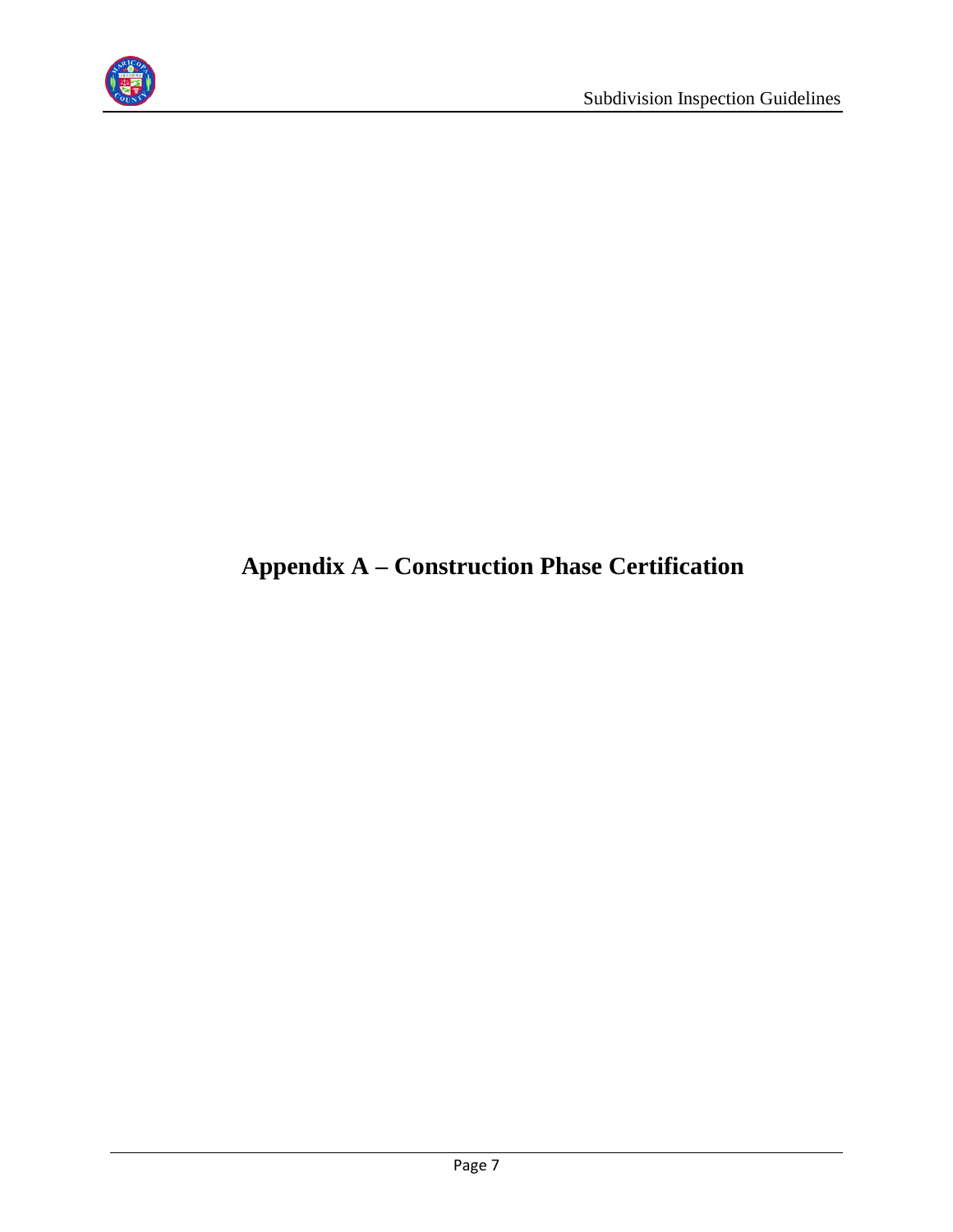

## **MARICOPA COUNTY DEPARTMENT OF TRANSPORTATION**

Engineer of Record Construction Phase Certification

Permit No. Description:

As Engineer of Record, I certify that the **Mass Grading** in the County Right-Of-Way, and storm water detention areas, have been completed in substantial conformance with the approved plans and specifications, as verified by actual field measurements performed in accordance with standard industry practices, and MAG and/or County Specifications. After underground utilities have been installed, the geotechnical engineering consultant, in accordance with standard industry practices, shall test all areas in the County Right-Of-Way for P.I. and percent passing #200 sieve. The test results shall be prepared by the geotechnical engineering consultant and forwarded to MCDOT for review and approval. The designed pavement structure has been modified based on the soil test results in accordance with standard industry practices, and MAG and/or County Specifications.

Signature **AZ Registration No.** Date

As Engineer of Record, I certify that the following listed **Underground Utilities** have been installed in substantial conformance with the approved plans and specifications, as verified by actual field measurements performed in accordance with standard industry practices, and MAG and/or County Specifications. Invert elevations and slope of line have been verified based upon the field measurements, and will be reflected on the as-built plans. Materials and installation procedures for sewer and water have been inspected by private utility company inspectors (at the Developer's expense) to verify compliance with the plans and specifications, in accordance with the terms and conditions of formal Main Extension Agreements approved by, and on file with, the Arizona Corporation Commission. Backfill material and compaction in County Right-Of-Way have been tested and verified by the geo-technical engineering consultant in accordance with standard industry practices, and MAG and/or County Specifications. Underground utilities installed were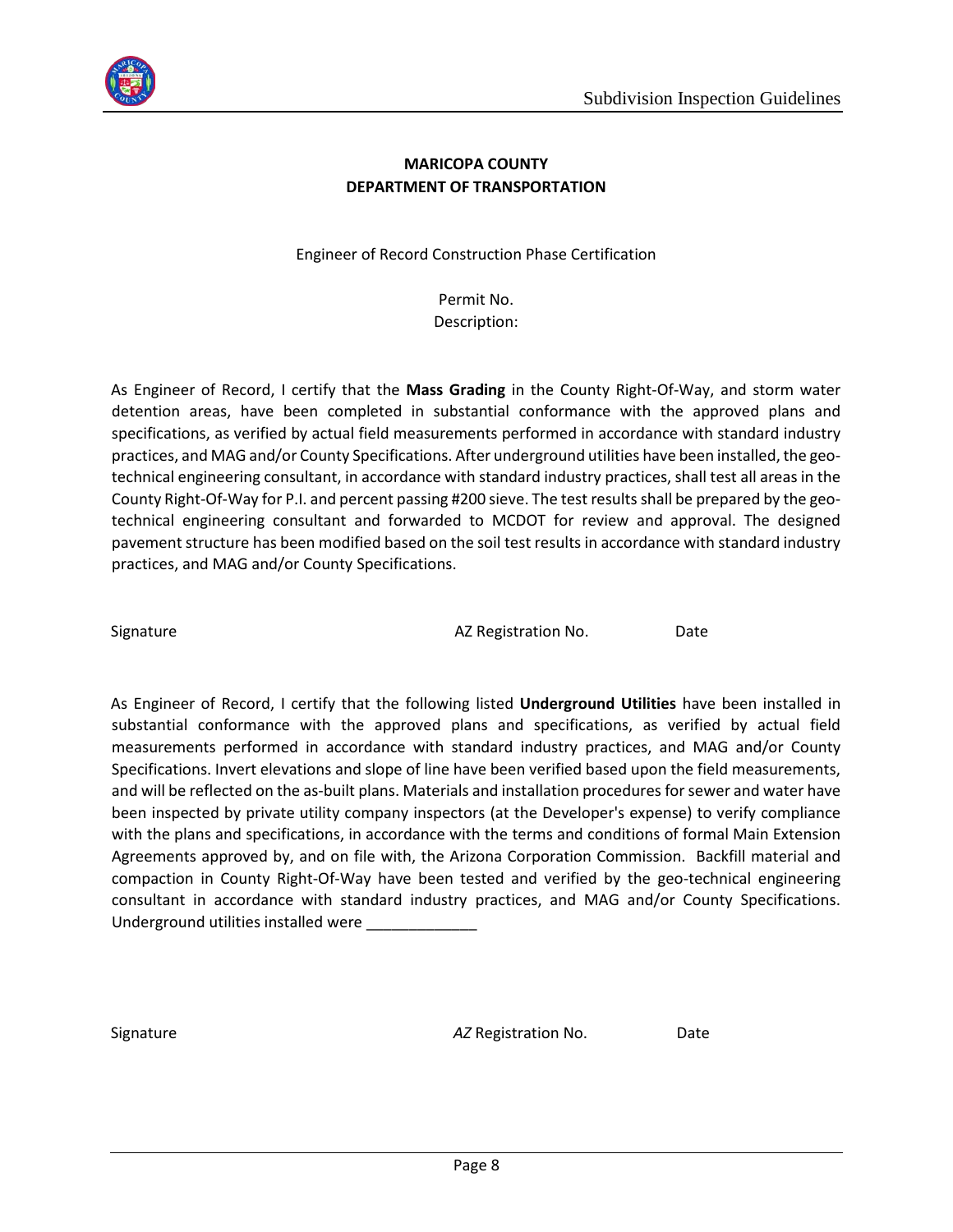

As Engineer of Record, I certify that all **Forms and Reinforcement** were installed in substantial conformance with the approved plans and specifications, as determined by actual field measurements performed in accordance with standard industry practices, and MAG and/or County Specifications. Field measurements will be reflected on the as-built plans. Material testing and structural inspections were performed by the geo-technical engineering consultant, in accordance with standard industry practices, Section *505* of the latest MAG Uniform Standard Specifications for Public Works Construction, and MCDOT Supplement. Box Culverts were constructed in accordance with ADOT Standard Details. Concrete structures installed were

Signature **AZ Registration No.** Date

As Engineer of Record, I certify that all **Sidewalks, Curb and Gutter, and ADA Ramps** were installed in substantial conformance with the approved plans and project specifications, as determined by actual field measurements performed in accordance with standard industry practices, and MAG and/or County Specifications. Field measurements will be reflected on the as-built plans. Material testing was performed by the geo-technical engineering consultant, in accordance with standard industry practices, Section 340 of the latest MAG Uniform Standard Specifications for Public Works Construction, and MCDOT Supplement.

Signature **AZ Registration No.** Date

As Engineer of Record, I certify that the **Drainage Structures** (catch basins, spillways, box culverts, etc.) were installed in substantial conformance with the approved plans and specifications, as determined by actual field measurements performed in accordance with standard industry practices, and MAG and/or County Specifications. Field measurements will be reflected on the as-built plans. Material testing and structural inspections were performed by the geo-technical engineering consultant, in accordance with standard industry practices and Section *505* of the latest MAG Uniform Standard Specifications for Public Works Construction and MCDOT Supplement. The geo-technical engineering consultant will submit special inspection certificates to the County, if required.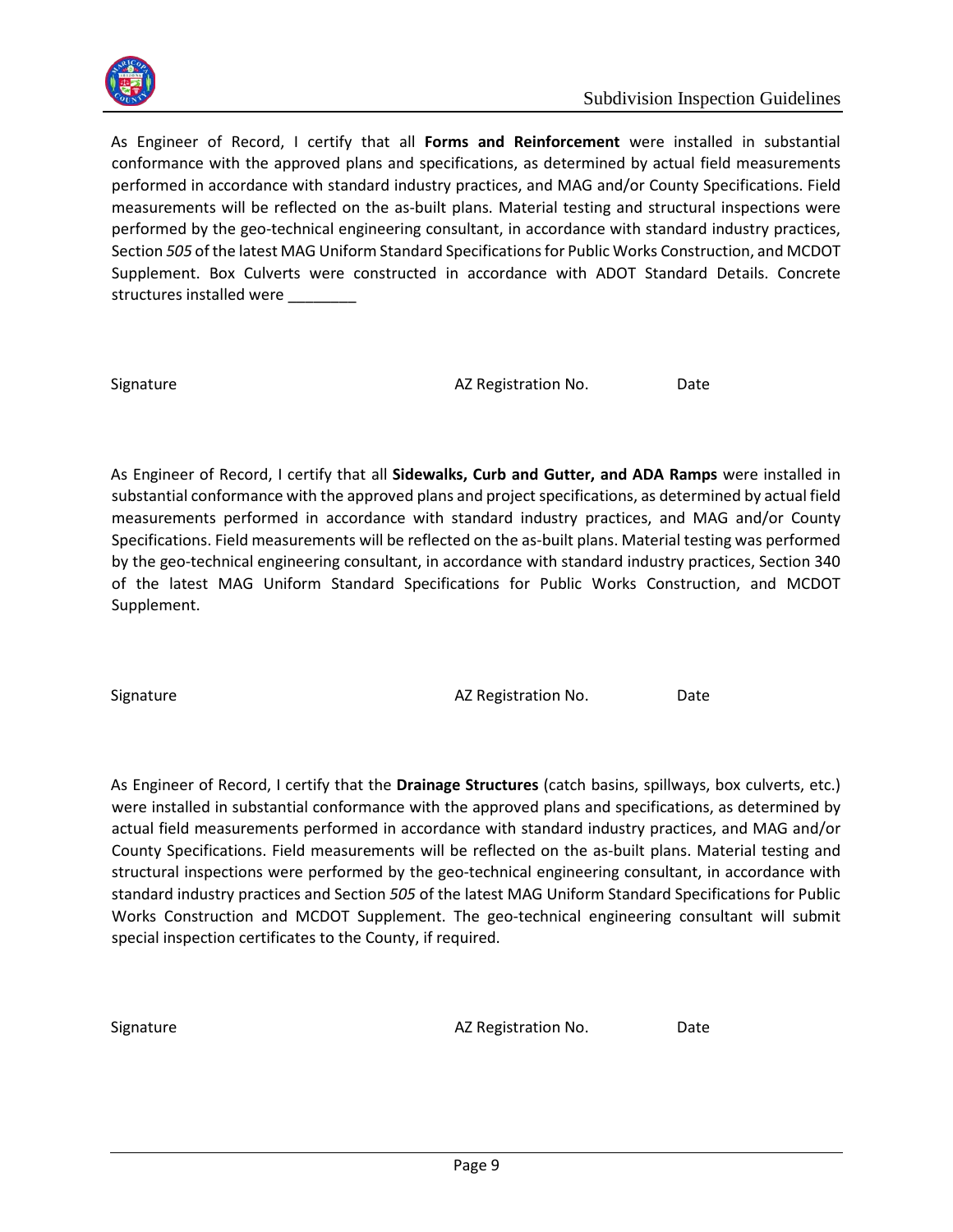

As Engineer of Record, I certify that the **backfill for sewer manholes** was installed per MAG specification sections 206.4.4 and 206.4.5.

Signature **AZ Registration No.** Date

As Engineer of Record, I certify that the **Sub-grade under Pavement, Curb and Gutter, and Sidewalk Sections** has been tested for compaction by the geo-technical engineering consultant in accordance with standard industry practices, and as required in MAG Section 211 and MAG Section 301 and the Public Right-Of-way Resolutions for Unincorporated Areas of Maricopa County.

Signature **AZ Registration No.** Date

As Engineer of Record, I certify that the **Base Course Material** has been inspected and tested for compaction and thickness, as determined by the plans and specifications, by the geo-technical engineering consultant in accordance with standard industry practices, and as required in MAG Section 702 and Public Right-Of-way Resolutions for Unincorporated Areas of Maricopa County.

Signature **AZ Registration No.** Date

As Engineer of Record, I certify that the **Base Course of Asphalt Concrete** has been inspected and tested by the geo-technical engineering consultant in accordance with standard industry practices for minimum course thickness, density, cross-section and grade as determined by the plans and specifications, and as required in MAG Section 710.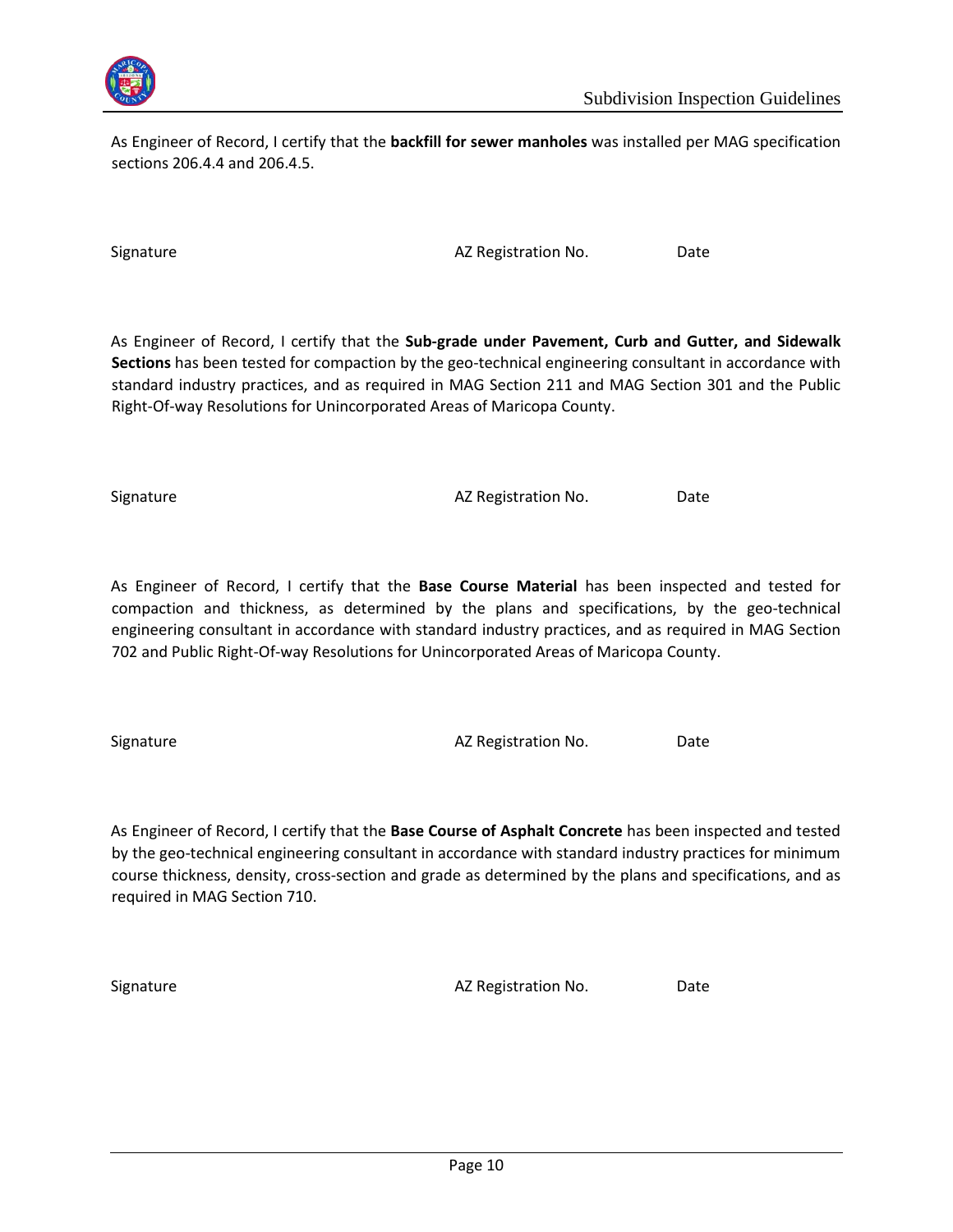

As Engineer of Record, I certify that the **Wear Course of Asphalt Concrete** has been inspected and tested by the geo-technical engineering consultant in accordance with standard industry practices for minimum course thickness, density, cross-section and grade as determined by the plans and specifications, and as required in MAG Section 710.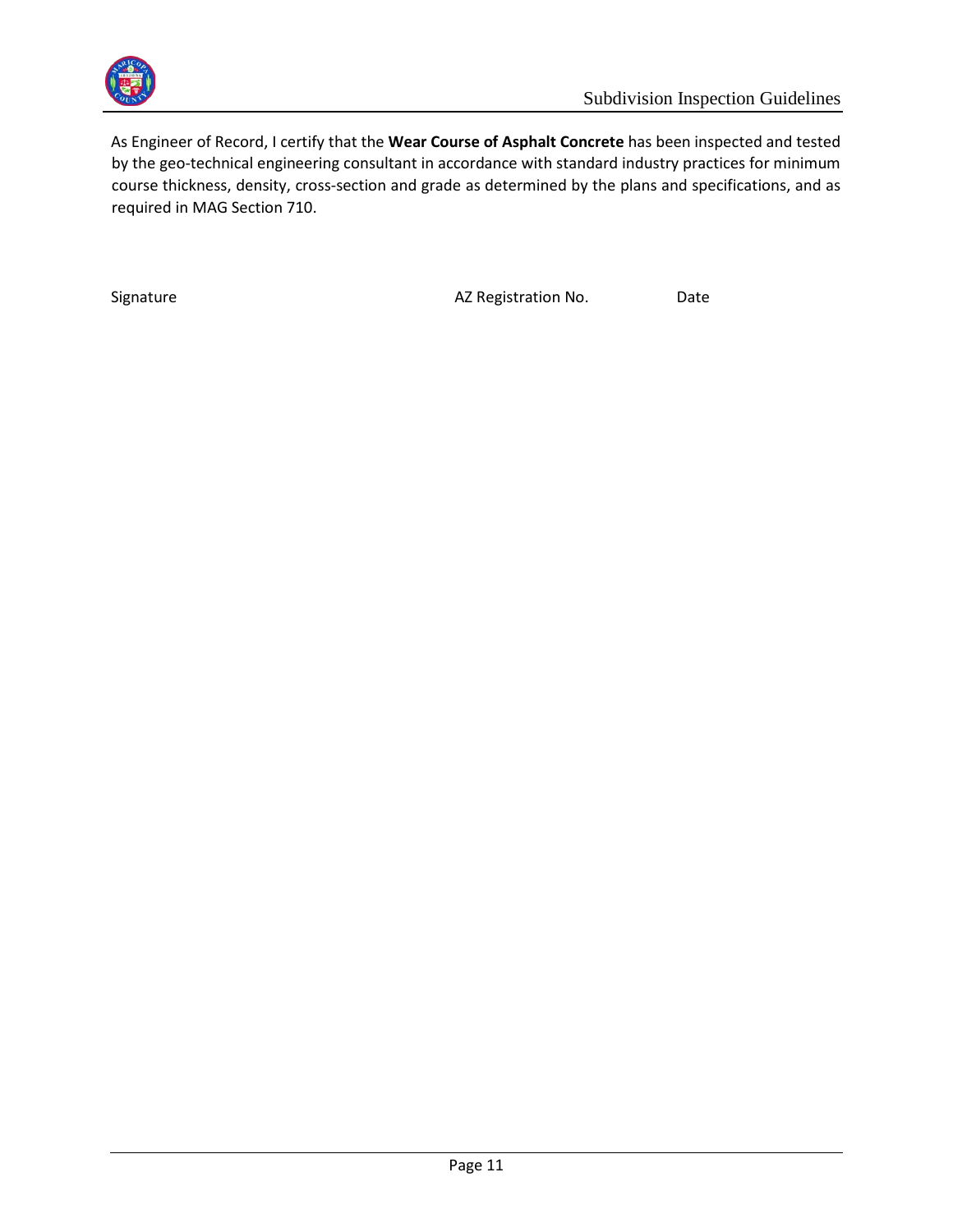

# <span id="page-12-0"></span>**Appendix B – As-Built Plan Certification**